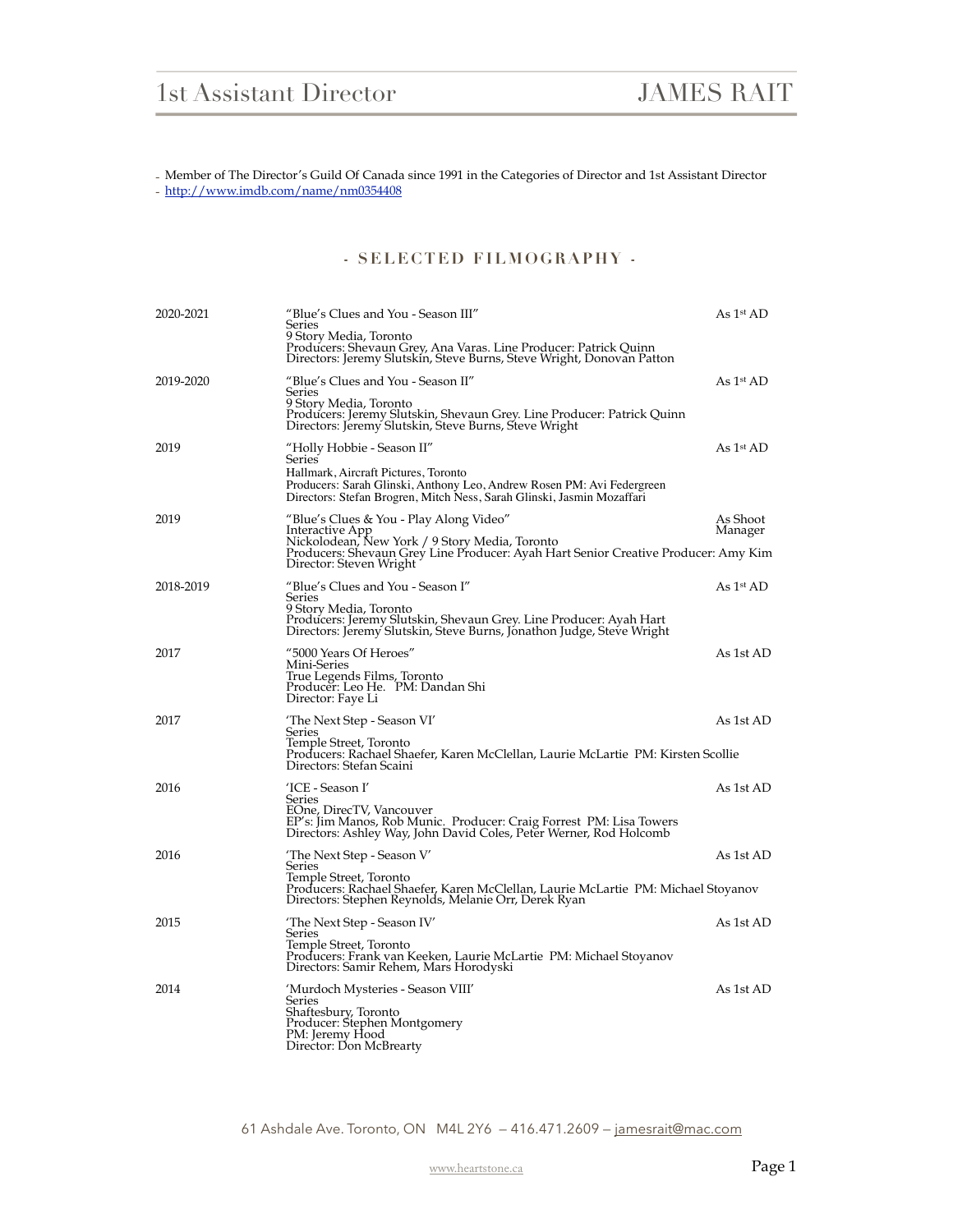| 2014 | 'Handsome Devils'<br>Series<br>Saloon Media, Toronto<br>Producer: Tara Elwood<br>PM: Javiera Quintana<br>Director: Marcus Valentin                                                                                                       | As 1st AD                                    |
|------|------------------------------------------------------------------------------------------------------------------------------------------------------------------------------------------------------------------------------------------|----------------------------------------------|
| 2014 | 'See No Evil'<br>Series<br>Saloon Media, Toronto<br>Producer: Tara Elwood<br>PM: Javiera Quințana<br>Director: Ben Mole                                                                                                                  | As 1st AD                                    |
| 2013 | 'Nikita - Season IV'<br>Series<br>Warner Brothers, Toronto<br>Producer: Marc Alpert<br>PM: Alex Jordan<br>Directors: John Badham, Dwight Little, Eagle Egillson                                                                          | As 1st AD                                    |
| 2013 | 'Copper - Season II'<br>Series<br>BBC America, Toronto<br>Producer: Michael Frislev<br>PM: Shauna Jamison                                                                                                                                | As 1st AD<br>(2nd Unit)                      |
| 2012 | 'Dirty Singles'<br>Feature Film<br>Dirty Singles Films Inc. / Shaftesbury, Toronto<br>Producer: Melanie Windle<br>Director: Alex Pugsley                                                                                                 | As 1st AD                                    |
| 2012 | 'Alien Mysteries'<br>Series<br>Exploration Productions Inc. / Bell Media<br>Series Producer: Sally Karam<br>Line Producer / PM: James Buchanan                                                                                           | As Director                                  |
| 2012 | 'Carrie'<br>Feature Film<br>White Commission Ltd. Toronto / MGM, Screen Gems<br>Producer / Director: Miles Dale<br>PM: Dennis Chapman                                                                                                    | As 1st AD<br>(2nd Unit)                      |
| 2012 | 'Breakout (Split Decision)'<br>Feature Film (Northern Ontario)<br>Split D Films, Vortex Words and Pictures, Toronto<br>Producers: Gary Howsam, Bill Marks, Steve Solomos<br>PM: Andrea Raffaghello / Alex Jordan<br>Director: Damien Lee | As 1st AD                                    |
| 2012 | 'Compulsion'<br>Feature Film (Northern Ontario)<br>Compulsion Films Inc.,<br>Vortex Words and Pictures, Toronto<br>Producers: Gary Howsam, Bill Marks PM: Alex Jordan<br>Director: Egidió Coccimiglio                                    | As 1st AD                                    |
| 2011 | 'A Dark Truth'<br>Feature Film (Northern Ontario)<br>1990 Truth Films, Toronto<br>Shooting Locations: Ontario and The Dominican Republic<br>Producers: Gary Howsam, Bill Marks<br>PM: Alex Jordan<br>Director: Damien Lee                | As 2nd Unit Director<br>/ 1st AD 2nd Unit    |
| 2011 | 'Alphas - Season I'<br>Series<br>NBC/Universal, Toronto<br>Producer: Kevin Lafferty<br>PM: Victoria Harding                                                                                                                              | As Ass't Production<br>Manager<br>(2nd Unit) |
| 2010 | 'Befriend and Betray'<br><b>MOW</b><br>DHX Media/Global, Toronto<br>Producer: John Calvert<br>PM: Anne Marie Cormier                                                                                                                     | As Ass't Production<br>Manager               |
| 2010 | 'Forensic Factor V, VI'<br>Series $(5 \times 1$ Hour)<br>EPI, Toronto<br>Series Producers: Sally Karam, Alyse Rosenberg<br>Line Producer/PM: Pam McNair                                                                                  | As Director                                  |
| 2009 | 'Aftermath'<br>Series<br>Cream Productions, Toronto - Ontario, PEI, Utah, New York City<br>Producer: Larry Bambrick<br>Director: Gary Lang, George D'Amato                                                                               | As 1st AD                                    |

61 Ashdale Ave. Toronto, ON M4L 2Y6 — 416.471.2609 — [jamesrait@mac.com](mailto:jamesrait@mac.com)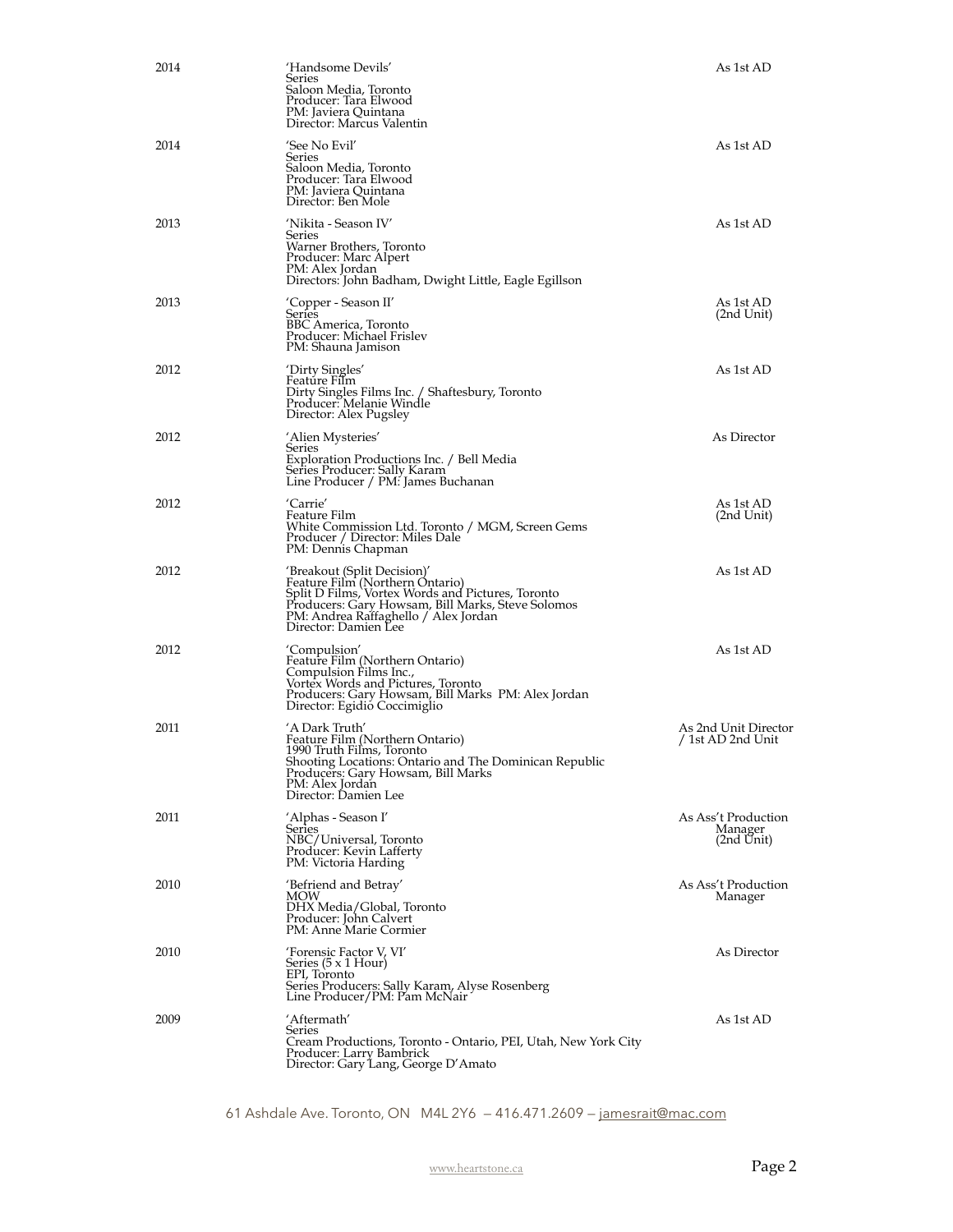| 2008 | 'Forensic Factor IV'<br>Series<br>EPI, Toronto<br>Series Producer: Sally Karam<br>Line Producer/PM: Pam McNair<br>Directors: Tim Luke, Randy Daudlin,<br>John Griffith, Drew Potter, Laurie Lynd                                                                      | As 1st AD                                    |
|------|-----------------------------------------------------------------------------------------------------------------------------------------------------------------------------------------------------------------------------------------------------------------------|----------------------------------------------|
| 2008 | 'Paradise Lost'<br>Series<br>NextFilm, Toronto - South Africa, Canada, Costa Rica, Texas<br>Series Producer: Dan Clifton<br>Line Producer/PM: Bill Marks<br>Directors: Damon Thomas, Steven Clarke,<br>Tim Wolochatiuk, Dan Clifton, James Hyslop, Roger Pike         | As 1st AD                                    |
| 2007 | 'Final 24 Season: II'<br>Series<br>NextFilm, Toronto<br>Series Producer: Oksana Borowick,<br>Line Producer/PM: Bill Marks<br>Director: Roger Pike, Chris Bould, Karl Jason, PJ Naworynski                                                                             | As 1st AD                                    |
| 2007 | 'Finn On The Fly'<br>Feature Film<br>Amaze Entertainment, Regina Saskatchewan<br>Producers: Teza Lawrence, Mike Souther, Stephen Onda<br>PM: Ty Hyland<br>Director: Mark Jean                                                                                         | As 1st AD                                    |
| 2006 | 'Urban Legends I '<br>Series<br>Cineflix/Nextfilm, Toronto<br>Producers: Kathryn Lipptrott, Andy Scott<br>PM: Betty Orr<br>Directors: Luke Campbell, Stephen Scott                                                                                                    | As 1st AD                                    |
| 2005 | 'Monster Warriors Season: I'<br>Series<br>Really Big Bug Movies ltd., Barrie<br>Producers: Wilson Coneybeare, Andre Czernorsky, Bill Marks,<br>PM: Bill Marks, Byron Martin<br>Directors: Wilson Coneybeare, Warren Sonoda,<br>Bill Marks, Otta Hanus <sup>-</sup>    | As 1st AD/<br>2nd Unit Director              |
| 2004 | 'Missing Season: II'<br>Series<br>Lions Gate, Toronto and Washington DC<br>Producer: John Calvert, PM: Ann Marie Cormier<br>Directors: David Woo, Mike Rohl                                                                                                           | As 1st AD/2nd Unit<br>Director               |
| 2003 | '1800 Missing Season: 1'<br>Series<br>Lifetime, Toronto<br>Producer: John Calvert, PM: Ann Marie Cormier<br>Directors: David Woo, Mike Rohl,<br>Mylan Cheylov, Neil Fearnley                                                                                          | As 1st AD                                    |
| 2002 | 'Veritas Season: 1'<br>Series<br>ABC Television, Toronto<br>Producer: Iain Paterson, PM: Susan Murdoch<br>Director: Iain Paterson                                                                                                                                     | As 1st AD<br>(2nd Unit)                      |
| 2001 | 'Earth: Final Conflict Season: V'<br>Series (1 Episode Main Unit/22 Episodes 2nd Unit)<br>Alliance/Atlantis, Toronto.<br>Producers: John Calvert, Stephen Roloff,<br>PM: Ann Marie Cormier                                                                            | As Director/2 <sup>nd</sup> Unit<br>Director |
| 2000 | 'Earth: Final Conflict Season: IV'<br>Series (22 Episodes)<br>Alliance/Atlantis, Toronto.<br>Producers: John Calvert, Stephen Roloff,<br>PM: Ann Marie Cormier                                                                                                        | As 2nd Unit Director                         |
| 1999 | 'Earth: Final Conflict Season: III'<br>Series (4 Episodes Main Unit/13 Episodes 2nd Unit)<br>Alliance/Atlantis, Toronto.<br>Producers: John Calvert, Stephen Roloff,<br>PM: Ann Marie Cormier<br>Directors: Allan Kroeker, David Winning,<br>Ross Clyde, Terry Ingram | As 1st AD/2nd Unit<br>Director               |

61 Ashdale Ave. Toronto, ON M4L 2Y6 — 416.471.2609 — [jamesrait@mac.com](mailto:jamesrait@mac.com)